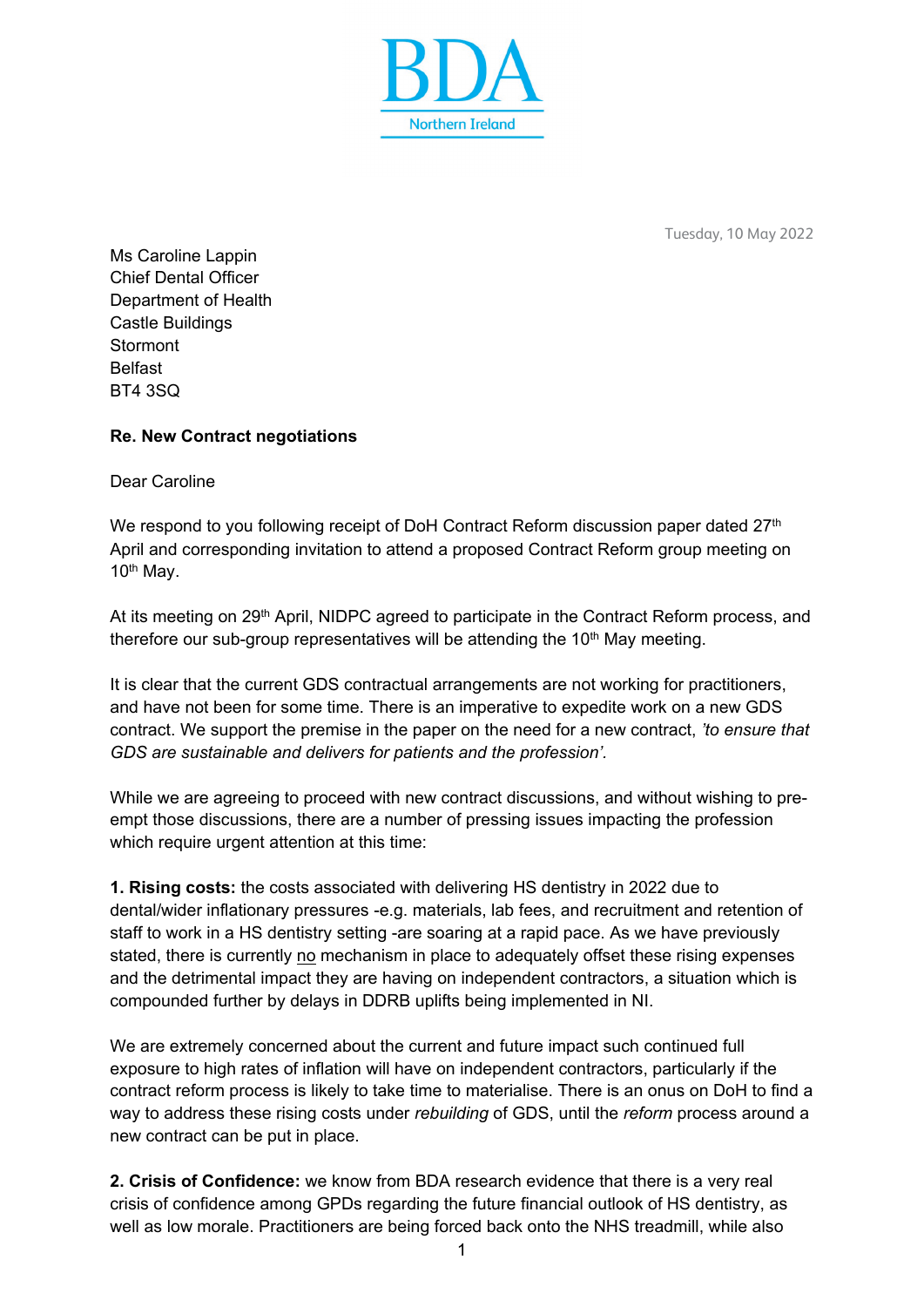

Tuesday, 10 May 2022

being bound by the additional conditions attached to RSS, while Out of Hours provision has still not yet been reinstated.

The Department must consciously begin to address the systemic factors behind the collapse in morale and crisis of confidence, and commit to transform General Dental Services into an attractive and aspirational option for dental practitioners.

**3. Timescales:** the DoH paper does not make clear what timescales we will be working towards for design, consultation and ultimate implementation of a new GDS contract. Furthermore, we would urge a note of caution against our pace being necessarily aligned with pace of progress -or lack of- in the other UK regions. Time is very much against us due to how unworkable current GDS arrangements have become.

**4. Budget**: We accept the wider budgetary uncertainties at this time. However, it would be ill advised to go too far down the path of contract reform without having a clear sense of what Budget is to be made available to fund the GDS. A service must be deliverable for the pot of money government wishes to invest.

**5. Financial realities**: The quoted 60/20/20 % split referred to in the paper bears little resemblance to the reality experienced by the vast majority of Associate practitioners, who are much more reliant on -and therefore exposed to -inadequate IoS fees. The profession is already experiencing significant difficulties recruiting Associates because of how financially unattractive Health Service dentistry has become.

**6. Potential Equality considerations:** No practitioner or group of practitioners should be directly or indirectly disadvantaged because of their characteristics, ahead of realising contract reform. Achieving equality appears to be increasingly challenging in the context of a 32 year-old contract that was designed with a very different workforce in mind to what we have today.

We have growing concerns about the current system's seeming inability -in design and implementation -to treat the modern workforce equally. This was brought to the fore with the manner in which early FSS criteria disadvantaged those who had been off on maternity leave during the reference period; current examples include where maternity entitlements are not being calculated or paid in a timely manner; and where significant allowances, including Practice Allowance is calculated using a rigid formula which cannot accommodate the increased part-time working/majority female workforce that we have today. We need a system now that first and foremost is lawful, that gives practitioners confidence that they will be treated fairly and equitably, and that is sufficiently flexible to suit the requirements of the modern dental workforce. Undertaking Equality Screening of GDS arrangements may have a role to play at this time.

7. **Conditions applied:** We reiterate our deep unease at the manner in which some conditions have been imposed on independent practitioners -via FSS, RGS and RSS -aimed